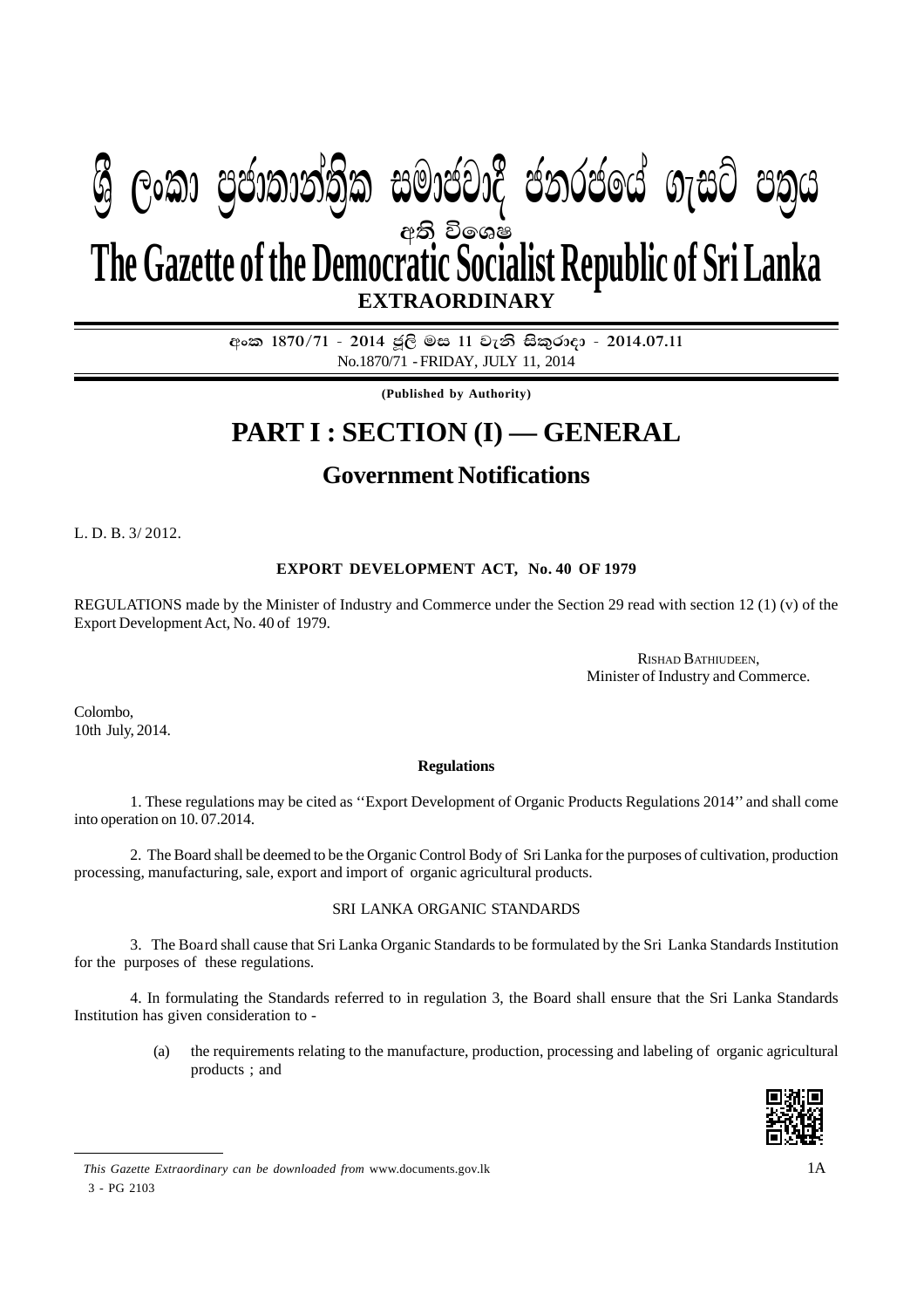(b) the guidelines issued by the International Federation of Organic Agricultural Movement, Codex Alimentarius and any similar international body recognized with organic agriculture or agricultural products and where appropriate, any regulation made by importing or exporting countries pertaining to the manufacture, import, export or sale of organic products including the European Union countries.

5. The Board shall adopt the standards referred to in regulation 3 and the Sri Lanka Organic Standards so adopted, may be amended or varied at any time after its adoption on the recommendation of the Board, considering the advice of the Advisory Committee appointed under regulation 26.

6. It shall be the duty of every producer, processor, manfacturer and exporter of organic agricultural products to adhere to and comply with Sri Lanka Organic Standards adopted by the Board and the provisions of these regulations.

#### REGISTRATION OF CERTIFICATION BODIES, LABORATARIES AND EXPORTERS AND IMPORTERS OF ORGANIC AGRICULTURAL PRODUCTS

7. A certification or inspection body or a laboratory which has been granted accreditation by the Sri Lanka Accreditation Board for Conformity Assessment, may apply to the Board to be registered for the purpose of these regulations.

8. The Administrative Officer or the Chief Executive Officer of any institution or laboratory referred to in regulation 7, may apply to the Board in the form approved by the Board. Registration fee for certification body or a laboratory shall be as determined by the Board.

9. The Board may obtain the advice of the Advisory Committee on Certification appointed under the regulation 26, in processing an application made for registration.

10. Upon registration, the Board shall issue a Certificate to the certification or inspection body or the laboratory concerned, as the case may be, recognizing it as a registered certification or inspection body or a registered laboratory. (hereinafter referred to as a ''registered certification or inspection body" or a ''registered laboratory''.).

11. Every exporter or importer of organic agricultural products shall be required to register itself with the Board, upon an application made in the form approved by the Board.

12. An exporter or importer referred to in regulation 11, shall pay a fee as determined by the Board for such registration and a permit which shall be valid for a period of one year.

13. A permit issued to an exporter or an importer under regulation 12, shall entitle him, where he is :-

- (a) an exporter, to use subject to the other provisions of these regulations, the National Organic Logo as set out in the Schedule to these regulations on the organic agricultural products being exported by such exporter ; or
- (b) an importer, to import agricultural products bearing the seal or label ''organic" with an internationally accepted Certificate.

14. A list of all the exporters and importers registered with the Board and the permits issued under regulation 13 shall, from time to time, be sent by the Board to the Director- General of Customs for the purposes of enforcement of the provision of these regulations.

15. No person being an exporter shall export from Sri Lanka any agricultural product as an organic agricultural product or use the National Organic Logo on such product, or being an importer, import into Sri Lanka any agricultural product bearing the seal or label ''Organic" without being first registered and obtained permit under regulation 12.

16. Where :-

(a) an exporter exports or attempts to export any organic agricultural product ; or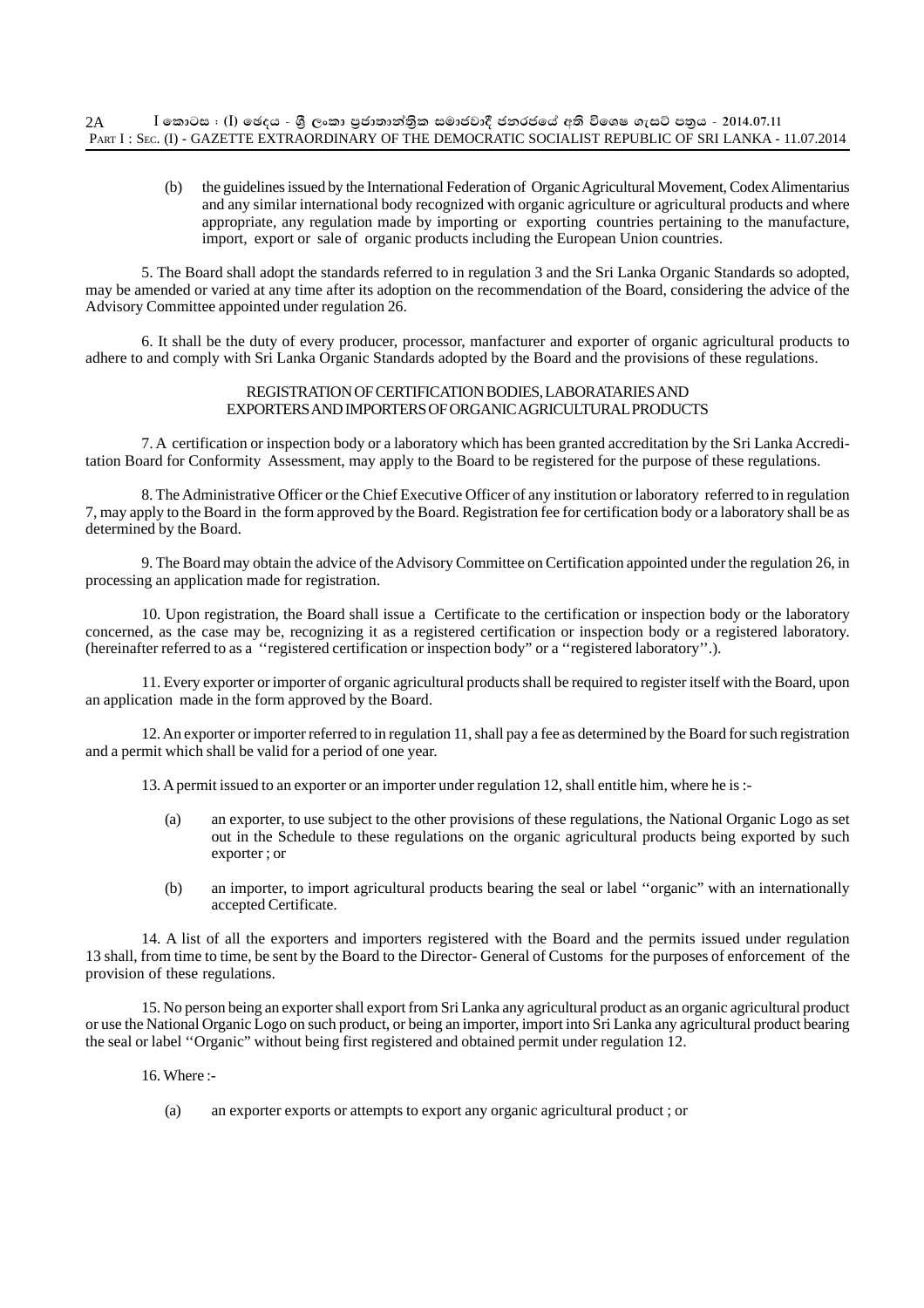(b) an importer imports or attempts to import any agricultural product bearing the seal or label ''organic". without being first registered under the regulation 12, such exporter or importer, as the case may be, shall be guilty of an offence under regulations and on conviction be liable to a fine not less than Ten Thousand Rupees and not exceeding one Hundred Thousand Rupees, and the Board shall be entitled in addition to the penalty imposed for such offence, to request the Court to make an appropriate Order for the confiscation and the disposal or destruction, as the case may be, of the product in relation to which such offence has been committed. The Court may also make Order that the cost incurred in the disposal or destruction of such product be borne by the person convicted as it deems fit.

#### CERTIFICATION OF ORGANIC AGRICULTURAL PRODUCTS

17. Every producer, processor or manufacturer of organic agricultural products shall be required to obtain a Certificate of Conformity from a registered certification body or a registered laboratory, to enable such product to be exported or to be sold in the domestic market, as an organic agricultural product.

18. A Certificate of Conformity referred to in regulation 17, may be obtained on request made in that behalf to a registered certification or inspection body or a registered laboratory in compliance with the procedure adopted for the same by the registered certification body or laboratory concerned.

19. A registered certification body shall carry out all such inspections and examinations as are necessary, including field inspections in accordance with such guidelines as are issued for that purpose by the Board, in order to deternine whether the organic agricultural product concerned, complies with the relevant Sri Lanka Organic Standards adopted by the Board.

20. Upon carrying out the necessary inspections, examinations and field inspections if the registered certification body or the laboratory, as the case may be, is satisfied that the organic product concerned complies with the Sri Lanka Organic Standards, it shall issue a Certificate of Conformity in respect of such organic product. An organic product, in respect of which a Certificate of Conformity has been issued, is entitled to use the seal or the label ''organic" or use the National Organic Logo on such product.

21. It shall be the duty of every registered exporter of organic agricultural products to ensure that the National Organic Logo shall not be used on any organic agricultural product being exported by such exporter, unless a Certificate of Conformity had been issued by a registered certification body or a registered laboratory in respect of such organic agricultural product.

22. Where any registered exporter exports or attempts to export any organic agricultural product using the National Organic Logo without first obtaining a Certificate of Conformity issued in respect of such product, such exporter shall be guilty of an offence under these regulations and on conviction be liable to a fine not exceeding Twenty Five Thousand Rupees and the registration granted to it under regulation 12, shall be suspended for such period, as may be determined by the Court which imposes such fine.

23. Where any registered exporter exports or attempts to export any organic agricultural product describing it as an organic agricultural product in respect of which a Certificate of Conformity had not been issued, such exporter shall be guilty of an offence under these regulations and on conviction be liable to a fine not exceeding Twenty Five Thousand Rupees and in addition, the registration granted to such exporter under regulation 12 shall be suspended for such period of time, as may be determined by the Court which imposes such fine.

24. Any importer, producer, processor, manufacturer or operator who is found to be selling or offering for sale any organic agricultural product in contravention of the provisions of regulaion 6 or regulation 15, shall be guilty of an offence under these regulations and shall on conviction be liable to a fine not less than Twenty Five Thousand Rupees and not exceeding One Hundred Thousand Rupees, The Board shall be entitled in addition to the penalty imposed for such offence to request the Court to make an appropriate Order for the confiscation and the disposal or destruction, as the case may be, of the organic agricultural product in relation to which such offence has been committed. The Court may also make Order that the cost incurred in the disposal or the destruction of such product be borne by the person convicted as it deems fit.

25. In any prosecution for any offence under these regulations, a certificate issued or purported to be issued by the Board to the effect that the organic agricultural product concerned has not been issued with a certificate of Conformity by a certification body or a laboratory registered under regulation 8, shall be admissible in evidence and shall be *prima facie* proof of the facts stated therein.

26. The Board may appoint panels of experts or advisory committees to assist in carrying out its functions under these regulations.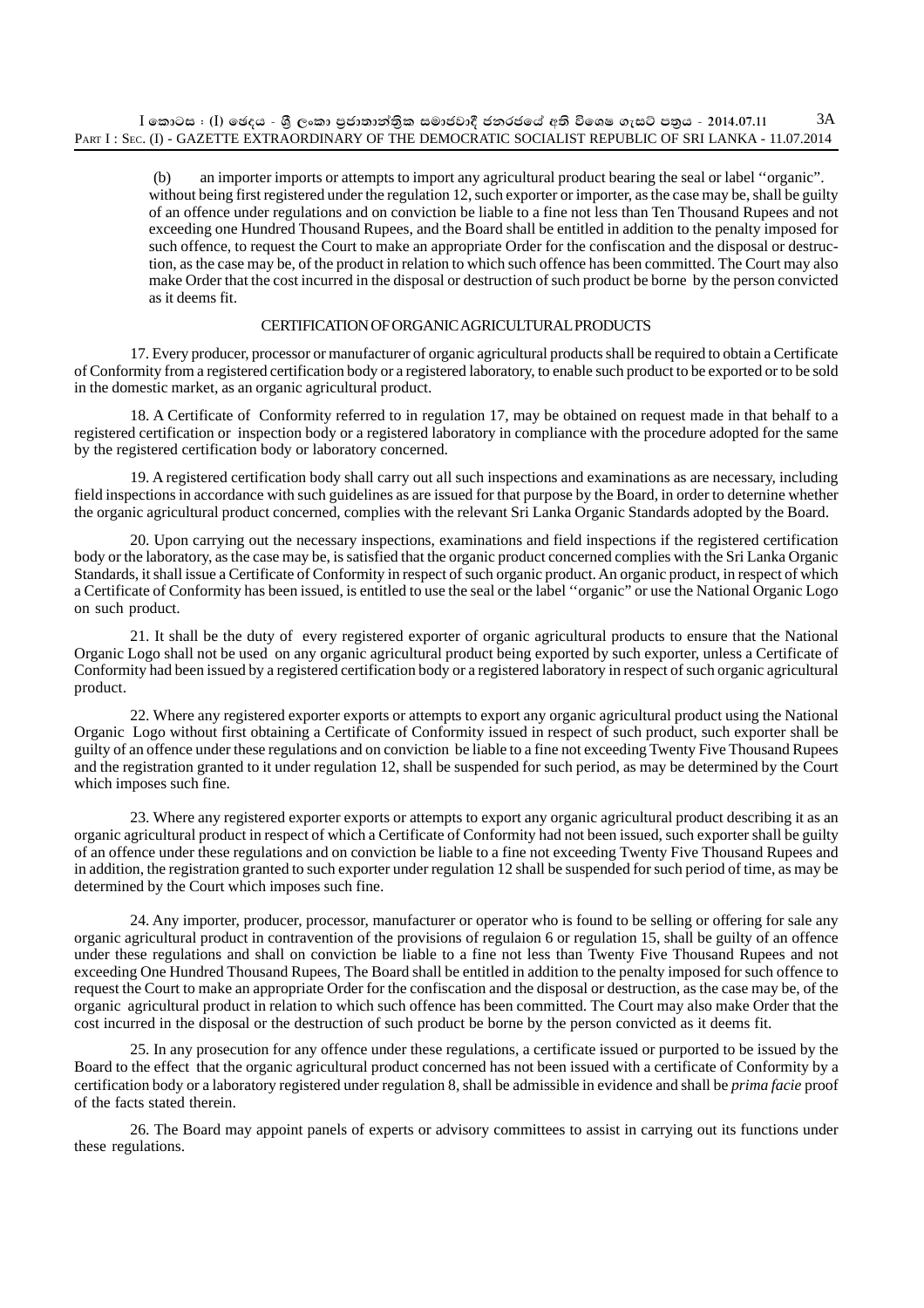27. The Board shall be entitled to levy prescribed fees in respect of any services rendered in carrying out its functions under these regulations.

28. (1) Any person or body of persons who is aggrieved, with regard to :-

- (a) any irregularity or infringement caused by any exporter, importer, producer, manufacturer or an operator, affecting the organic status of any agricultural product ;
- (b) any false representation made that a particular agricultural product complies with the Sri Lanka Organic Standards adopted by the Board, including the use of a false Certificate of Conformity ;
- (c) the use of a false National Organic Logo on any agricultural product; or
- (d) any misconduct or negligence caused by a registered certification body, or a registered laboratory.

may make a complaint to the Board.

(2) The Board shall upon the conclusion of an inquiry into a complaint made to it and having taken into consideration the nature of the allegation made take any one or more of the following measures in respect of the person who is found to have committed the alleged action complained of :-

- (a) send a letter of warning under registered cover ;
- (b) suspend or cancel the permit or the Certificate of Registration, as the case may be, that has been issued to such person;
- (c) prohibit such person from marketing or selling organic agricultural products for a period as determined by  $the$  Board:
- (d) impose a penalty as the Board consider adequate to cover any damage or expenses caused to the complaint as a result of the alleged action of the person concerned ; or
- (e) blacklist such person for a period as determined by the Board.
- (3) In holding an inquiry into a complaint made to the Board, the Board may seek the assistance of a panel or a committee that may be appointed for the purpose under regulation 26.
- 29. In these regulations unless the context otherwise requires:-
	- ''Board'' means the Sri Lanka Export Development Board established under the Export Development Act, No. 40 of 1979 ;
	- ''Operator" means person or persons, corporate entity or organization that produces, handles or processes with a view to subsequent marketing thereof, products referred to as organic, originally grown, originally raised, and originally produced or certified organic in accordance with the Sri Lankan Organic Standards;
	- ''Organic'' in relation to labeling means the product labeled as an organic agricultural product is produced in accordance with the Sri Lanka Organic Standards adopted by the Board;
	- ''Organic agricultural product'' means any product originating from plants or plant products and includes live stock or live stock products, fish or fish products and aquatic products ;
	- ''Registered Certification Body'' means an accredited certification or inspection body of organic agricultural product or a laboratory accredited by the Sri Lanka Accreditation Board for Conformity Assessment which is registered with the Board under regulation 8;
	- ''Sri Lanka Accreditation Board for Conformity Assessment'' means the Sri Lanka Accreditation Board for Conformity Assessment established by the Sri Lanka Accreditation Board for Conformity Assessment Act, No. 32 of 2005; and
	- ''Sri Lanka Standards Institution'' means the Sri Lanka Standards Institution established by the Sri Lanka Standards Institution Act, No. 6 of 1984''.